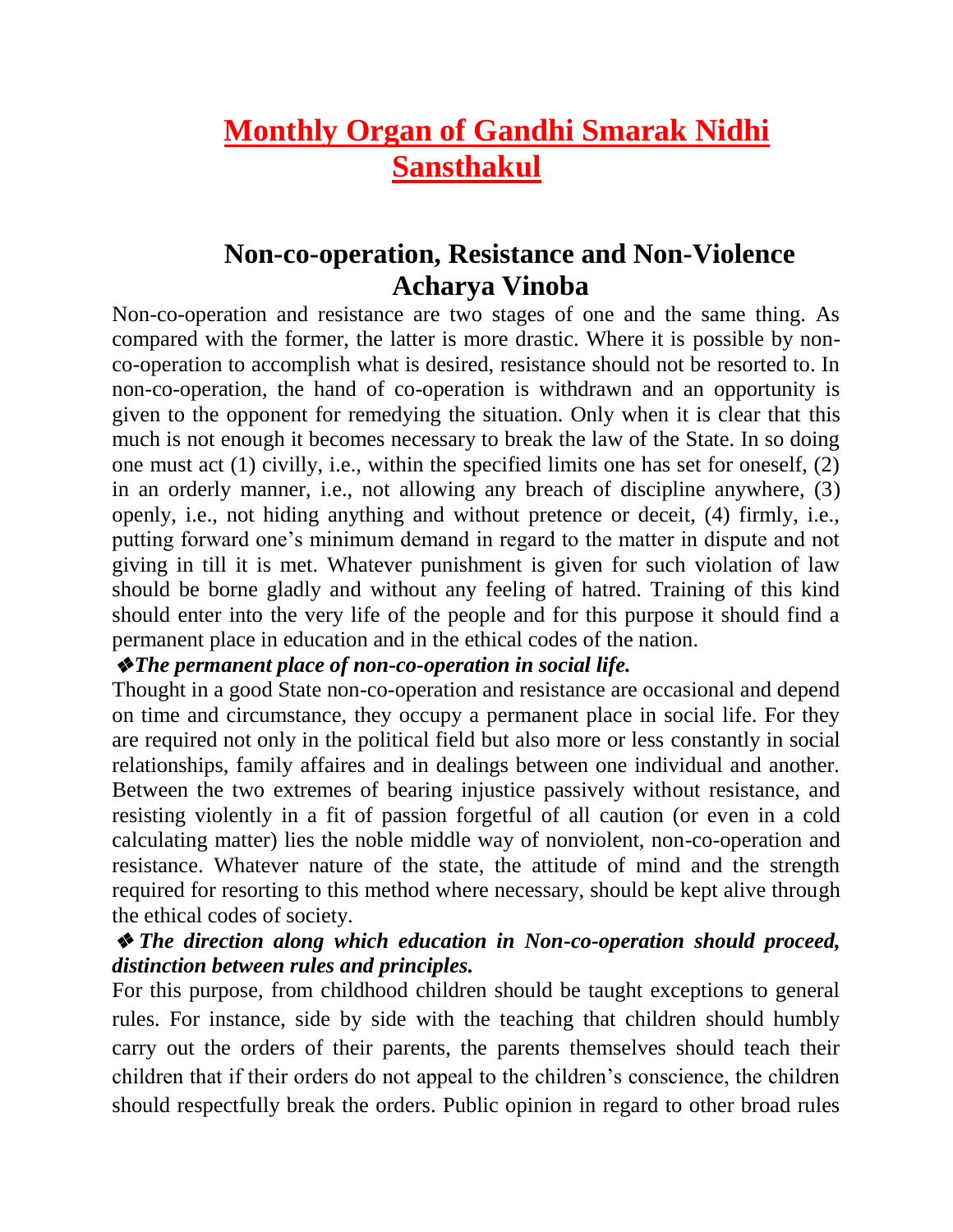also should be of this nature. Manu said that wise men always respect principles, i.e., the eternal moral principles of truth, non-violence and such like, but that no one is expected to respect rules also thus invariably. What Manu meant was that rules relating to the family, society or the nation, whatever their nature, should undoubtedly be obeyed so long as they do not conflict with principles, but when they do thus conflict they should be abandoned respectfully.

In a good social order, rules are of such a nature as not to be contrary to eternal principles. But the nature of a machine in operation is such that there is always the possibility of friction arising in it to a greater or less extent. So it is never the case that once an ideal State has been established, it can be trusted of itself to look after the people and give them happiness while the people themselves comfortably fall asleep or go about with their eyes shut. Even if such a State were for purposes of argument assumed to be possible, there can be no development of the individual under it. Therefore it is that by the grace of God such a State connot be established.

Briefly, then, it should be regarded as an essential characteristic of a good State that the people are sufficiently alert, or are kept alert, to be able to practise, as required by circumstance, co-operation, non-co-operation and resistance, entirely non-violently, and keeping in mind the limitations of these modes of action.

#### ❖*Successful application of non-violence in history: illustration from India.*

Solving the problems of a country like India with its many communities, religions and languages, its vast population and immense area is almost like solving the problems of the whole world. Those who regarded so huge a country as one at a time when modem means of communication were not yet invented must have done so only because they learnt from endless quarrels that the solution lay in the important principle of organizing the many warring elements into one nation. The secret that comes to view in this is that a huge country such as ours can not hold together as one except through non-violence, and it is because of this that by far the highest place has been given in the ethics of India to non-violence in the field of politics, social life, family affairs, economics and education.

As a result, the common people of India had given up for long all faith in arms, and had begun to think of India as one nation, or as Rabindranath Tagore called it as an 'ocean of humanity' and therefore as requiring to be kept open for all. But in spite of non-violence being kept before the minds of people thus as a mode of action, it must be admitted that there are very few cases where non-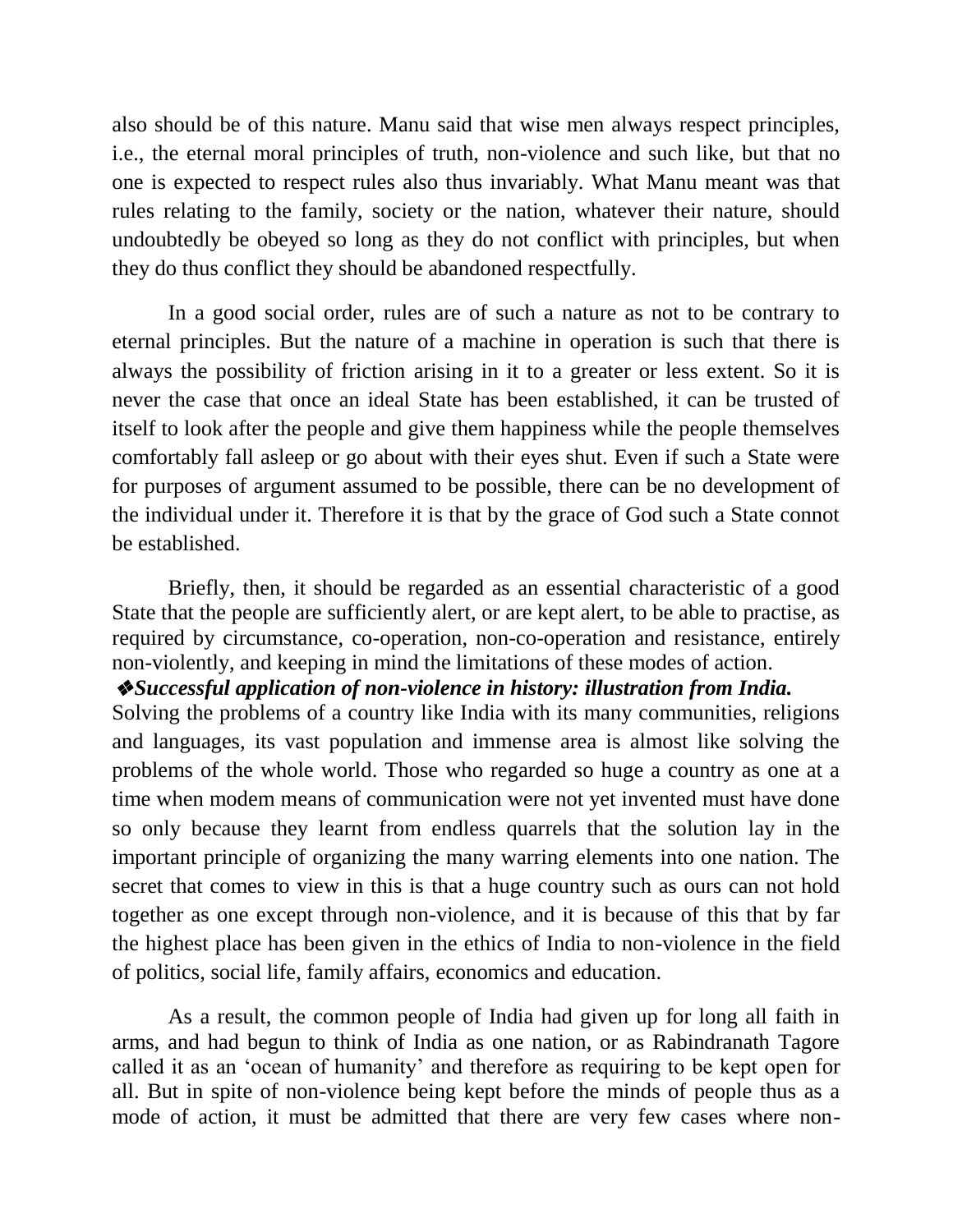violence was practiced on any extensive scale in the realm of Politics. From a history of the communities living in India it is clear that India had put this principle in practice to a very large extent in the sphere of social, family and individual life. In social life for instance owing to the practice of nonviolence, all races coming into the country from outside became part of the nation itself.

## ❖*Non-violence at the sole basis for the masses, good men and elders coming together.*

But why was non-violence not applied in the political field? Chiefly because Politics as such did not occupy an important place in India. Today of course Politics touches every aspect of life, so that good men, elders and ordinary men cannot afford, i.e., no one can afford to be indifferent to it.

If the masses depending on their own strength were to occupy themselves with Politics which today has become co-extensive with life, they cannot do so without the practice of non-violence, for violence depending as it does on armaments and training given by the few does not constitute the strength of the people taken by themselves, Similarly if good men were to take part in the all pervasive affairs of the State, they also cannot do so without non-violence, for violence is not a part of their nature. And if the elders were to take part.

## **The Dangers of Narrow Nationalism**

#### **Jawaharlal Nehru**

The feeling of nationalism is an enlarging and widening experience for the individual or the nation. More especially, when a country is under foreign domination, nationalism is a strengthening and unifying force. But, a stage arrives when it might well have a narrowing influence. Sometimes, as in Europe, it becomes aggressive and chauvinistic and wants to impose itself on other countries and other people. Every people suffer from the strange delusion that they are the elect and better than all others. When they become strong and powerful, they try to impose themselves and their ways on others. In their attempt to do so, sometime or other, they overreach themselves, stumble and fall. That has been the fate of the intense nationalism of Germany and Japan.

But a more insidious form of nationalism is the narrowness of mind that it develops within a country, when a majority thinks itself as the entire nation and in its attempt to absorb the minority actually separates them even more. We, in India, have to be particularly careful of this because of our tradition of caste and separatism. We have a in such far-reaching political life (and it would seem that for such men this is nothing new although as a matter of fact it is, for till now political affairs in which they engaged themselves were never co-extensive with life) there is no way of their doing so except through resorting to non-violence. For though the disposition and capacity for violence may be present in them, there is no scope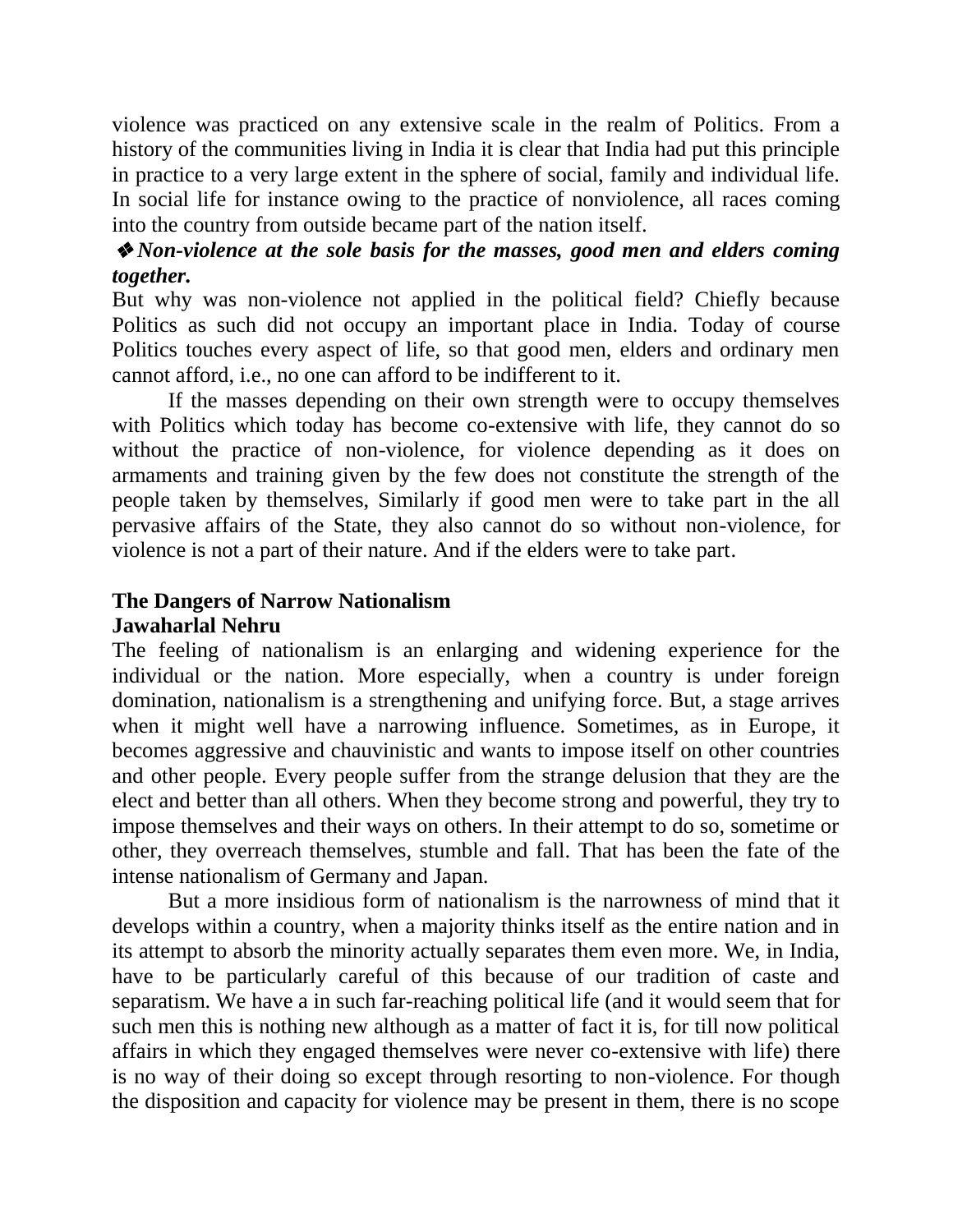for violence in a political administration which is as wide as life. Therefore nonviolence provides the only safe basis for a political code such as will bring ordinary men, good men and elders together.

## *(Swaraj Sastra: Page 53-58)*

tendency to fall into separate groups and to forget the larger unity.

Communal organizations are the clearest examples of extreme narrowness of outlook, strutting about in the guise of nationalism. In the name of unity, they separate and destroy. In social terms they represent reaction of the worst type. We may condemn these communal organizations, but there are many others who are not free from this narrow influence. Oddly enough, the very largeness of India, which is a world in itself, tends to make the people living in it complacent, rather ignorant of the rest of the world, and narrowminded. We have to contend against these forces...

There is a tendency among some of us to demand loyalty from the Muslims in India.... But I think it is wrong to lay stress always on the loyalty on behalf of the Muslims of India. Loyalty is not produced to order or by fear. It comes as a natural growth from circumstances which make loyalty not only a sentiment which appeals to one but also profitable in the long run. We have to produce conditions which lead to this sentiment being produced. In an event, criticism and caviling at minorities does not help.

It is difficult to think of long-term policies when the situation is an everchanging one. The only real long-term policy we can have is to consolidate India by making all the minorities in the country feel completely at home in the State, and indeed by removing all sense of difference from the political point of view between the so-called majorities and minorities. That will, no doubt take some time. But that is the only goal to aim at and every step taken must keep that in view.

*(All Excerpts from Selected Works of Jawaharlal Nehru )*

## **Coronavirus Is the Voice of the Earth Satish Kumar**

The year 2020 will be remembered as the year of COVID-19. The year of social distancing, lock downs and staying indoors even when the sun was shining, flowers were flourishing, and birds were singing their sweet songs in the spring. I was in the fortunate position to be able to take that time of self-isolation as a blessing, a time for spiritual retreat and a time for reflection. I read Rumi and Hafiz, 1 read Shakespeare's Sonnets. I read Rabindranath Tagore. I thought of the word, quarantine, with its association with Lent, 1 learned that originally the word was referred to the period of forty days which Jesus Christ spent fasting in the desert. So, for me this time of quarantine became a time of inner solitude.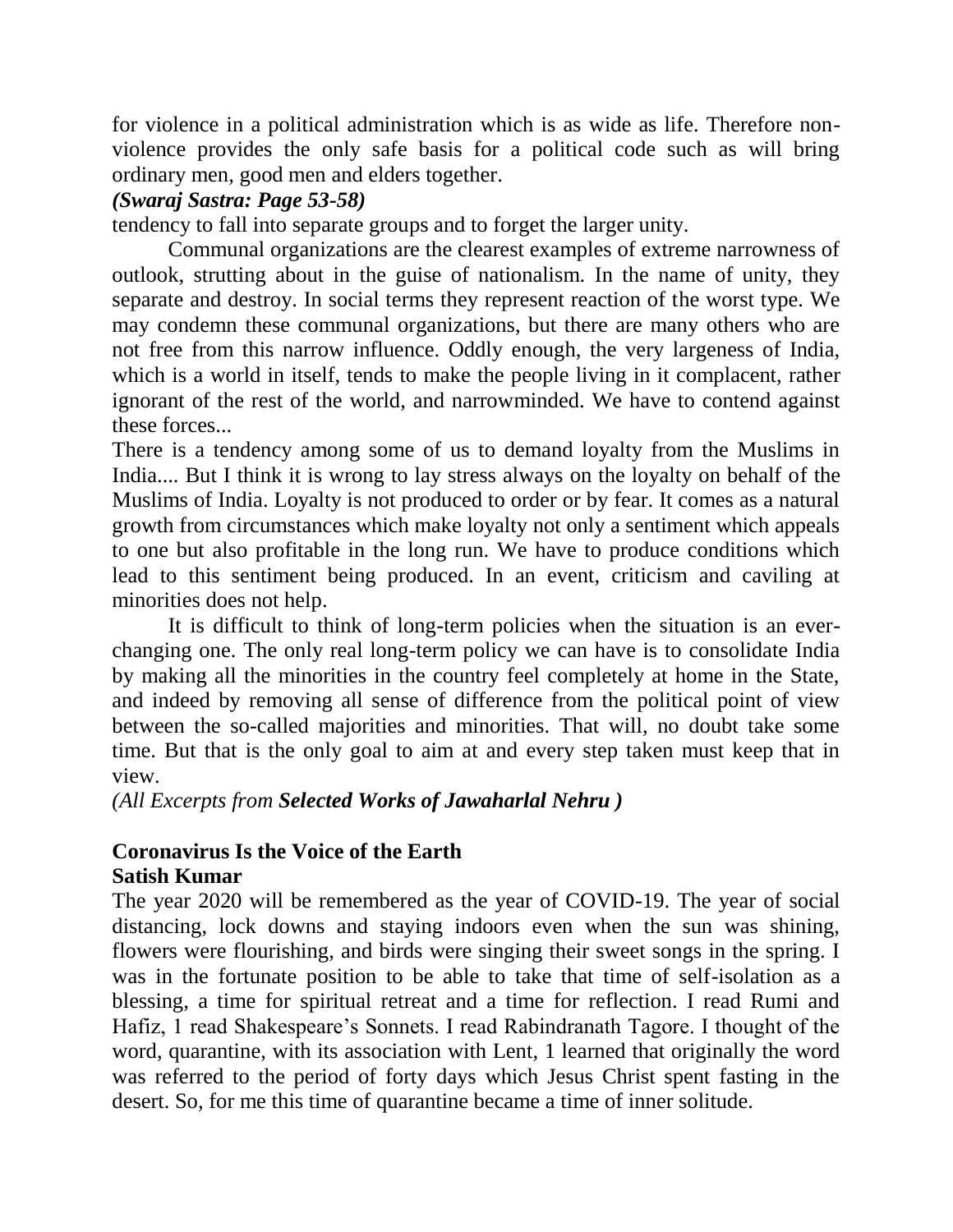However, I was fully mindful of the effect of the virus across the world and was sad to see so much suffering. Most of humanity was engulfed in an unprecedented crisis. I am 84 and I have never experienced such a drastic and deadly situation in my entire life.

Being in this COVID-19 crisis is worse than being in a state of war. Wars are initiated by humans and can be controlled or ended by humans. But Coronavirus is a show of nature's power and beyond human control. Many people believe that through science and technology we can conquer nature. But through Coronavirus nature was speaking to us loud and clear that the talk of conquering nature is sheer human arrogance. COVID-19 has reminded us in no uncertain terms about the reality of human vulnerability.

Human desire to conquer nature comes from the belief that humans are separate from nature and have superior powers. This dualistic thinking is at the root of our inability to deal with many of 4

the natural upheavals, such as forest fires, floods and in particular climate change, global heating and pandemics like COVID-19. We seem to believe that one way or another we will find technological solutions to subjugate nature and make her subservient to human dominance.

Rather than looking at the root causes of Coronavirus, governments, industrialists and scientists are looking for vaccines to avoid the disease. Vaccines maybe a temporary solution but we need to think and act more intelligently and more wisely. Rather than vaccinating against the disease we need to address the causes of the disease.

Laura Spinney, a science writer asks, in the Guardian of the 26th of March, "Why the emergence of human infections of animal origin have accelerated in recent decades?" And answering her own question she says that, "The forces putting those viruses in our path are political and economic. They have to do with the rise of industrial-scale farming and the resulting marginalisation of millions of small holder farmers. They have been forced closer to uncultivable zones such as forests, where bats - reservoirs for coronavirus - lurk".

If we are to address the causes of coronavirus, we will need to return to ecologically regenerative agriculture; to human-scale, local, low carbon and organic methods of farming. Food is not a commodity. Farming should not be motivated by financial profits. The purpose of farming is to feed people with healthy food. Money is only a means to an end. The end goal of agriculture is to produce nutritious food without depleting the health of the soil, farming for profit, or for making money directly or indirectly causes Coronavirus!

In order to address the causes of COVID- 19, we need to learn to live in harmony with nature and within the laws of nature. Humans are as much a part of nature as any other form of life. Therefore, living in harmony with nature is the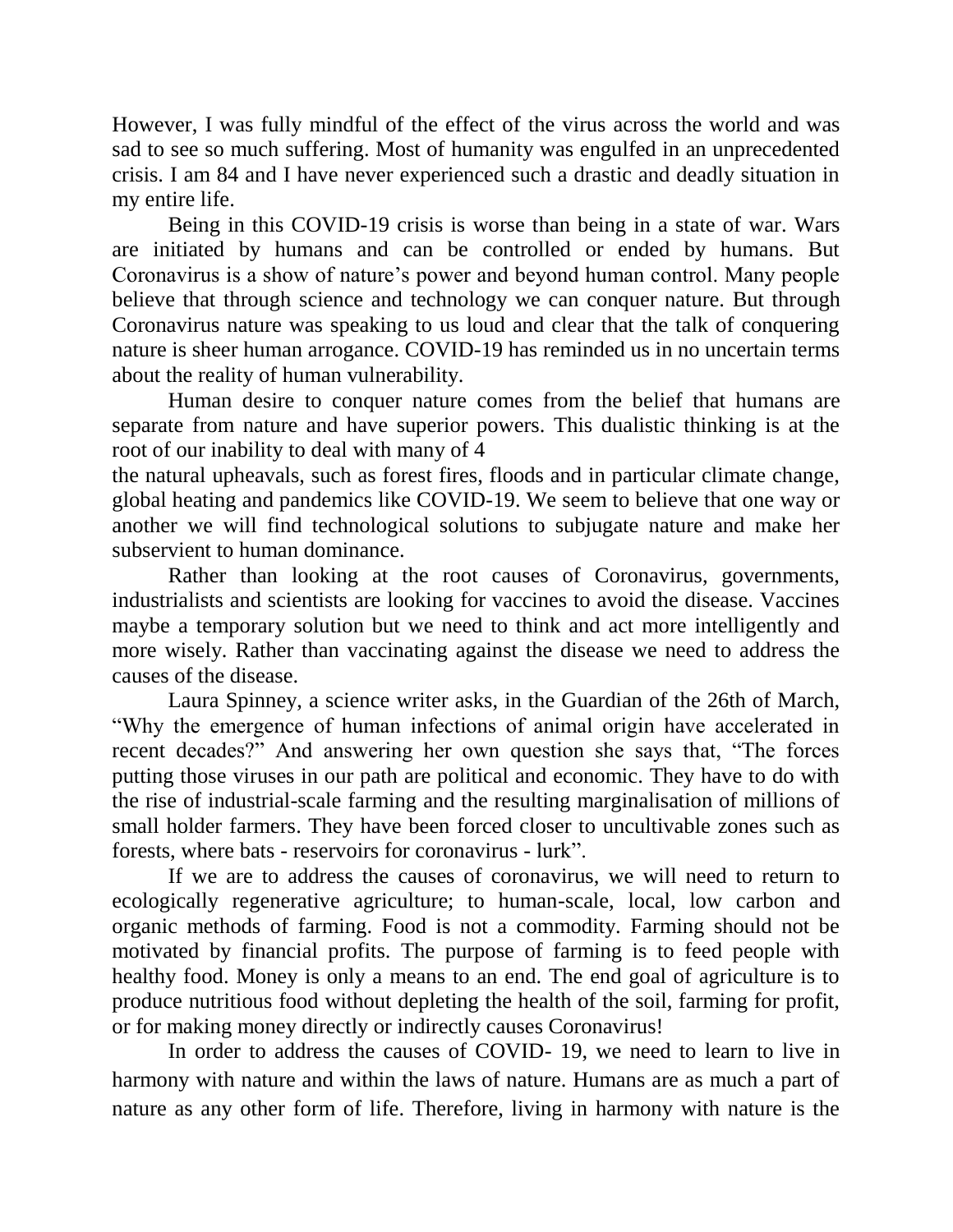very first lesson we, humans, collectively, need to learn from this crisis. It is an urgent imperative of our time.

The second lesson is that all human actions have consequences. In the past hundred years human activities have been the cause of diminishing biodiversity, increasing carbon emissions and producing greenhouse gases which is causing climate change. Due to human activities the oceans are polluted by plastic, the soil is poisoned with artificial chemicals and the rainforest are disappearing at an unprecedented speed. All these negative human activities are bound to result in some disastrous consequences. Such as tsunamis, floods, forest fires and now Coronavirus in the short term and global warming or climate change in the long term.

Through the Coronavirus crisis, nature is sending a strong message, it is a wakeup call, a reminder that we cannot go on producing pollution and waste thinking that there are no consequences of our activities. Now we know that there is the force of *karma* and in this case, it is named Coronavirus.

Modern civilisations have inflicted untold suffering and damage on nature. Now we are harvesting the consequences. We have to change. We have to move on to build a new paradigm. In order to restore health to people, we must restore health to our precious planet Earth. Healing people and healing nature is one and the same. We need to do everything we can to heal the Earth. Only positive actions can bring about positive outcomes. This is the law of *'Karma '.*

The trinity of Market, Money and Materialism has ruled the modem mind for far too long. Now is the time when we need to slow down and with humility listen to the voice of nature, the voice of the Earth. We need to replace this old trinity with a new trinity, the trinity of Soil, Soul and Society.

Nature is kind and generous, benign and caring. In nature everything passes. So, humanity needs to respond to this crisis positively and use it as an opportunity to redesign our agriculture, our economy, our political systems and our way of life. We need to learn to respect the wilderness. We need to learn to celebrate the abundant beauty and diversity of life. We need to realise that humans are an integral part of nature. So, what we do to nature we do to ourselves. We are totally connected and interconnected with Nature. Coronavirus has shown us that we are interrelated. We depend on each other. We are members of one Earth community and one Earth family.

If this understanding, this world view, becomes an integral part of our consciousness and an organising principle of the mainstream society then we will have different priorities and different values. Instead of economic growth at all costs we will pursue the growth in wellbeing of people and the health of planet earth.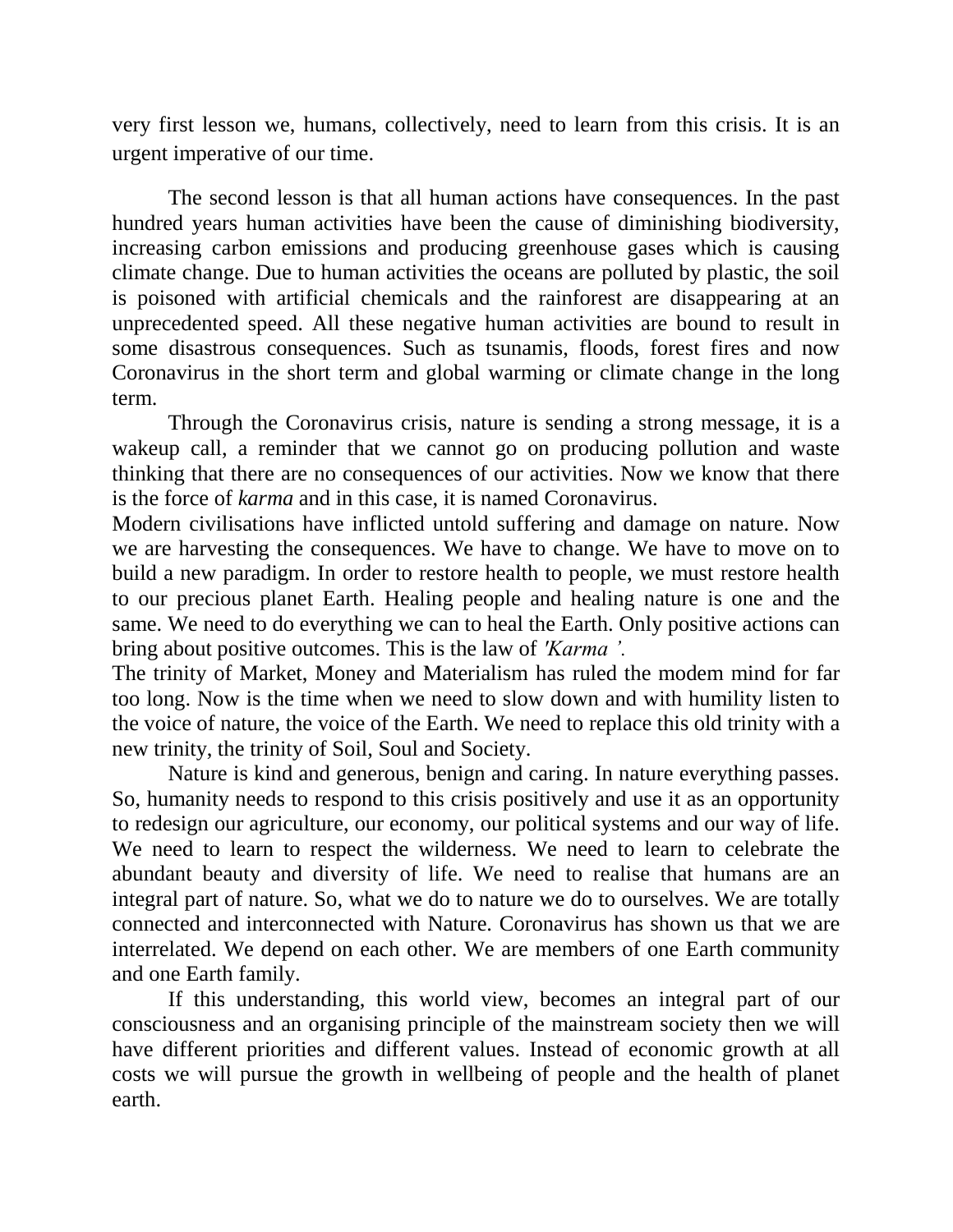Going back to business as usual, after COVID-19, should not be an option. Before this pandemic society was gripped by the pandemic of greed-virus. And due to greed forests have died, lakes and rivers have died, species have died, children have died, the poor have died, war victims have died, refugees have died. Death and destruction have been the consequence of the greed-virus.

Poet and novelist Ben Okri wrote, in the Guardian of the 27th of March, "The real tragedy would be if we came through this pandemic without changing for the better. It would be as if all those deaths, all that suffering would mean nothing".

A crisis is an opportunity. In the evolutionary process of nature there have been many crises. Life has evolved through struggle over a long period of geological time. Who knows, maybe this painful pandemic can give birth to a new consciousness, a consciousness of the unity of life, a consciousness of caring and sharing, a consciousness of love.

We have already seen some wonderful signs of this new consciousness. Doctors, nurses and carers have put themselves in harm's way. They have given their lives to serve the victims of the virus. They are shining examples of selfless service. Hundreds of thousands of ordinary people have volunteered to support the National Health Service. And countless number of helpers in local communities have been caring for the old and the sick. Even the British Government suspended all fiscal rules to help individuals, communities, charities and businesses. There has been an outpouring of solidarity, generosity, mutuality and reciprocity. People have experienced a sense of deep belonging, profound gratitude and unconditional love from many directions.

Simultaneously Russians sent planeloads of medical equipment to Italy. Chinese were doing the same for Serbia. Animosities have been forgotten. Nations have been co-operating, helping and supporting each other, in the spirit of mutual aid, rather than the usual competing and fighting.

If these spiritual qualities could be practiced in abnormal times, then why not in normal times? If we cooperate and collaborate, love and respect in normal times the abnormal conditions are less likely to occur.

In addition to this outpouring of the human spirit we have also seen a reduction of pollution and a partial recovery of the natural environment. Dolphins have been spotted in the canals of Venice and clear blue sky has been experienced over the cities of Bombay and Beijing. Carbon emissions have gone down, people are able to breathe pure air again. If we can have a good environment in abnormal times why not in normal times?

Can we dare to hope that individuals, communities and countries will learn to love each other, look after their environment and create a new world order after this dreadful COVID-19 Crisis has passed? As the Indian novelist Arundhati Roy says, "Historically pandemics have forced humans to break with the past and imagine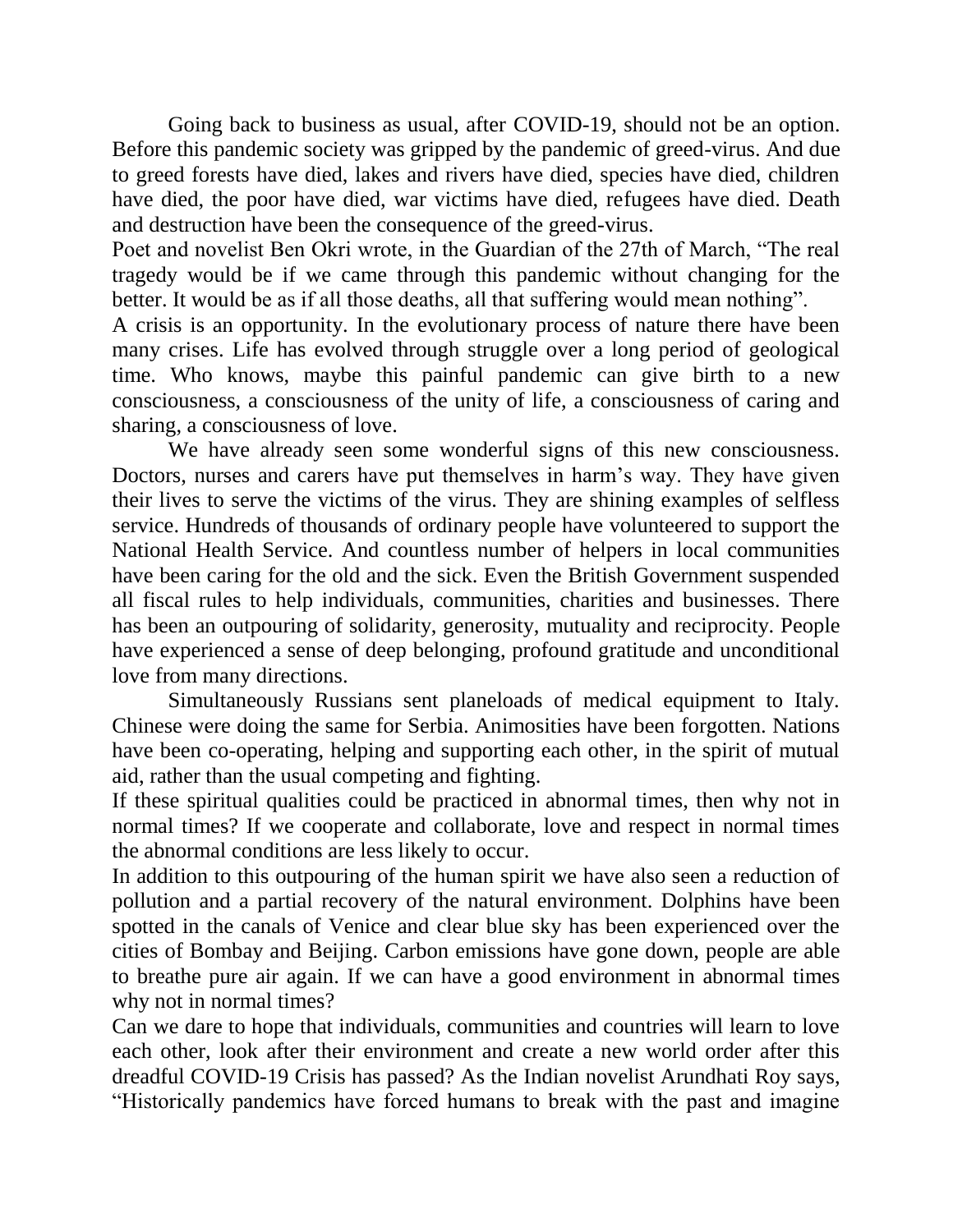their world anew. COVID-19 is no different. It is a portal, a gateway between one world and the next".

The lockdown in so many countries, large and small has shown that governments, businesses and ordinary people can come together and take a big economic risk in the interest of greater good, in this case the health of the whole society.

This experience should give us the confidence and courage to take bold actions to safeguard the health of nature and the biosphere. We must remember that we are sitting on the branch of nature. If we cut the branch upon which we are sitting, we are bound to fall. Therefore post COVID-19, let us act together to care for the planet and for the people.

## **To the subscribers, readers and all other members of** *Sansthakul* **family**

Due to Corona lockdown, Department of Posts has stopped sending magazines and journals. With no options available, we had to send last joint issue of Sansthakul by Book Post, which turned out quite expensive. Now, we'll be able to send Sansthakul only by internet, till ordinary postal services are restored. Sorry for the inconvenience. **- Publisher**

#### **Shanti Sena : Building Peace from Below Dr. N. Markandan**

Acharya Vinoba Bhave thought about *Shanti Sena -* Peace Army when he was in Kerala during his Land-Gift Movement Yatra (Bhoodan Yatra), He wanted that villages after achieving the goal of *Gram Swaraj* should be protected and free from the violent activities of any kind. Gandhiji said that non-violent social order could be built only on the self-contained villages, but, not on a factory civilization. So, peace army or peace brigade units in the villages were considered quite essential by Vinobji. At present there is also an urgent need to organize *Shanti Sena* from the village level to the national and international levels.

## **Causes for Violent Activities at Present**

We must make an objective and honest attempt to find out the causes for wide spread violence in the present day world. Grabbing of political power and amassing wealth by any means, fanaticism in the name of caste-religion-raceregion and language, dacoity and robbery, sexual aberrations, frustration due to unemployment and economic backwardness are the causes for violent and terrorist activities of today's world. Lack of understanding on the part of the individuals that the essence of all religions is "Love All and Serve All" may also be one of the reasons for resorting to violent activities. How are we going to overcome ourselves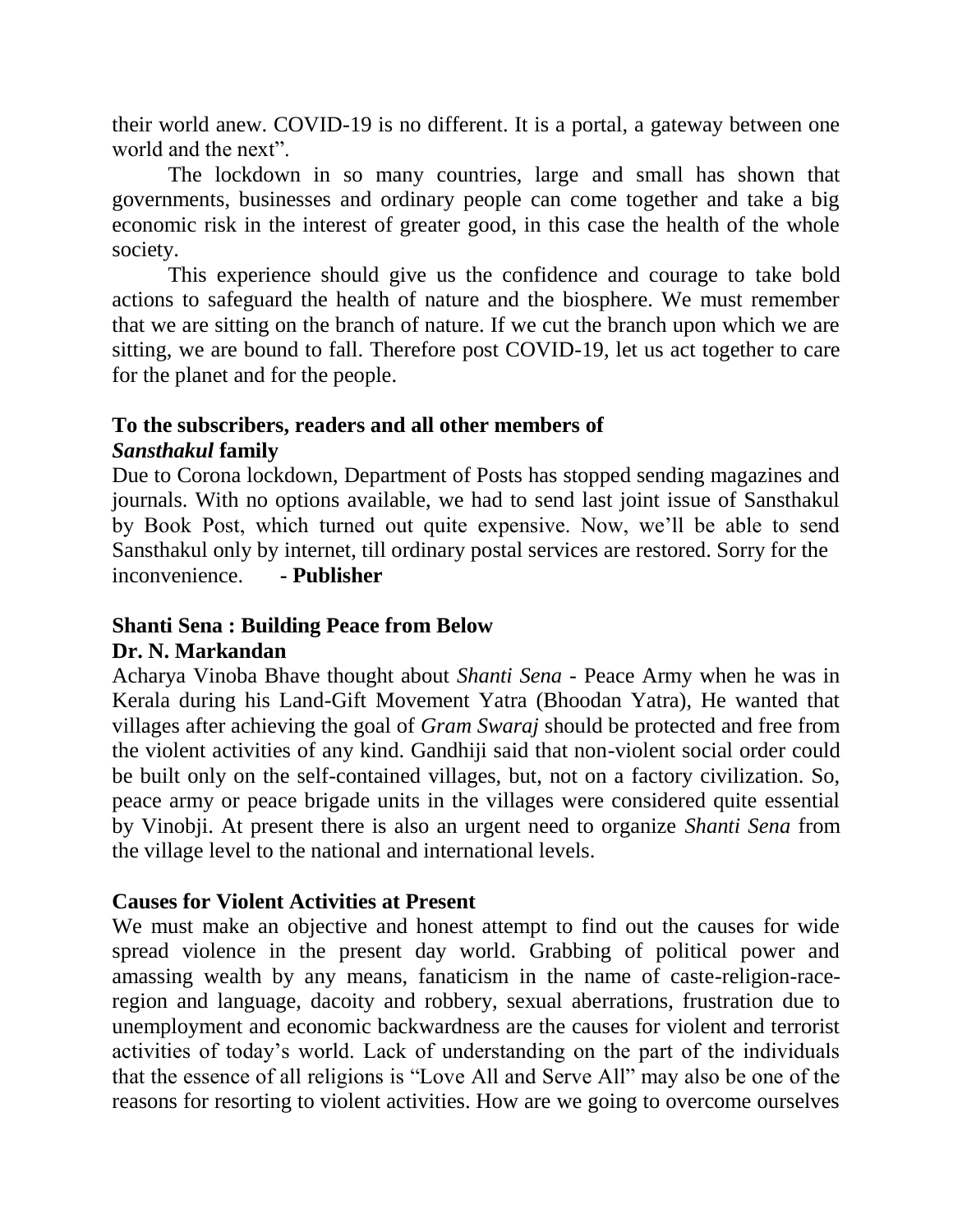from the above given evil things? Simply thinking and planning at the macro level could not put an end to the above said violent activities. We have to build peace from the micro level to the national and international levels. As Gandhiji rightly said "The greatest ability of the humans is not to change the world but to change ourselves". Those who want to build peace and harmony in the society must be ready to lead their lives without selfishness and egotism. Ultimately they must be ready to sacrifice their lives for building peace in the society.

## **Identifying the Right and Suitable Young Men and Women**

Among the students of higher education institutions and other educated young men and women, those who are having good health, excellent conduct and character and above all having faith in observing Gandhiji's principles of Satya (Truth) and Non-violence and a passion to serve for the promotion of peace and harmony in the campuses of the institutions and in the rural and urban areas must be identified to undergo training to become peace brigades. Individuals thus identified must also be free from narrow minded caste-religious and racial fanaticism having an international outlook with the feeling of human brotherhood.

## **Training to the Peace Brigades or the** *Shanli Sainiks*

At least a 3 months certificate course may be very useful to make the wellinformed, educated young men and women aware of the present day pressing issues and problems at the local, national and international levels. A thorough understanding of the lives and messages of the great spiritual personalities including the life and message of Mahatma Gandhi is quite essential. It is also essential to master some trades such as doing organic farming, running of a spinning cottage industry utilizing electric power or solar energy, raising and maintaining herbal gardens, electric wiring and repairing of the modem machines which are being used for domestic purposes. Training in the above said trades may be helpful for the peace brigades to become self-employed.

## **Organizational Structure of the Peace Brigade Units and Service to be rendered**

Each village should have a small peace brigade unit. In course of time number of members of the unit maybe increased. The members of this unit must have a close individual contact with the villagers. Apart from engaging in some work for their livelihood, they have to help the village community also for its all-round development in all possible ways. Some of the members of the unit may impart value education to the children in the evenings after their school hours. Some can mobilize the youths - young men and women - to do the cleaning work to keep their village and its surroundings neat and clean. The peace brigades must also join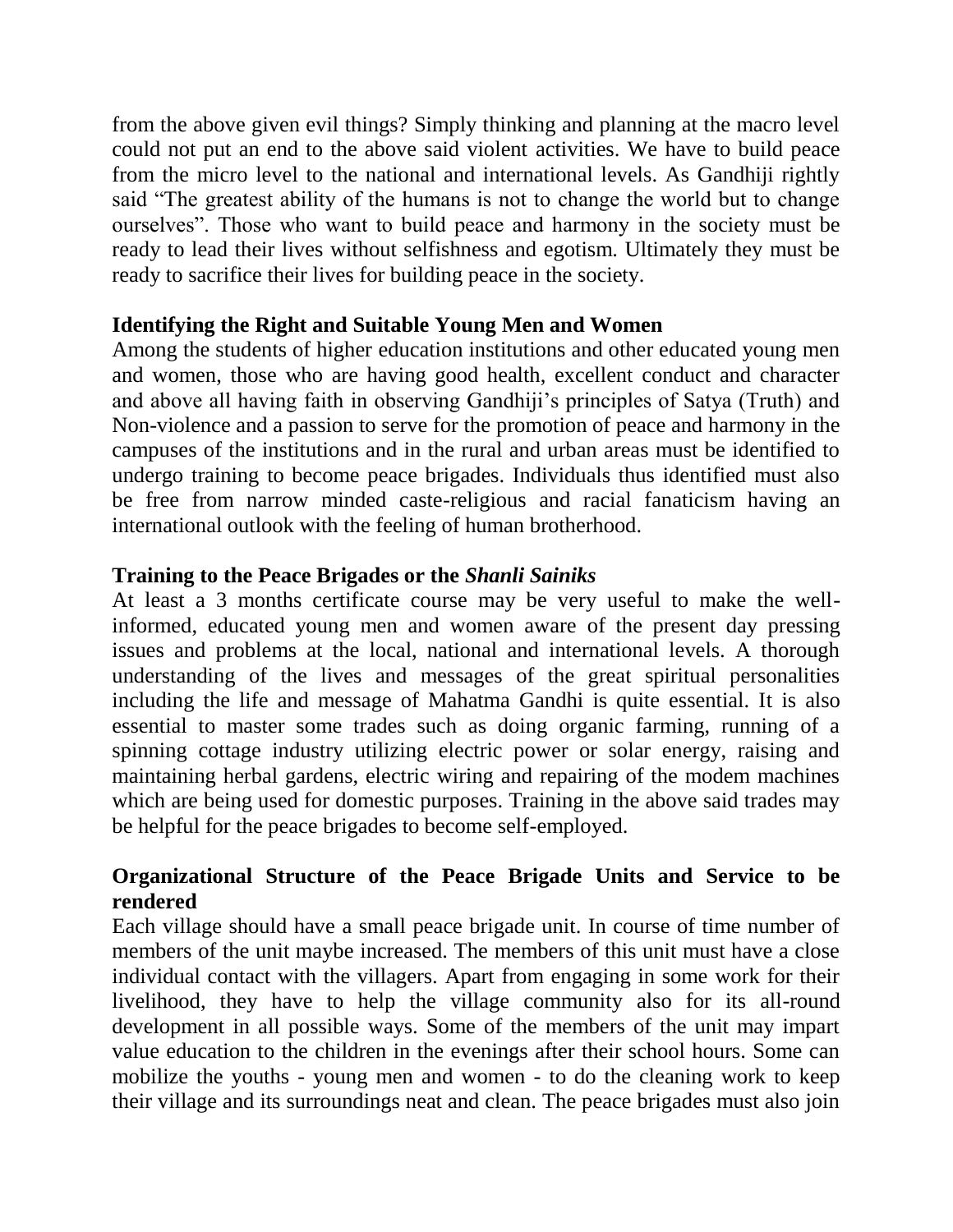them in doing his kind of work. Even they can help the villagers to develop skills in different trades to earn for their livelihood. Moving with the people in doing things in such ways may help them to get a good recognition among the people. This will be very helpful to move with the different groups which are not in good terms and to bring peace during the time of clashes between one group and the other. Ultimately, the peace brigade unit will help for the prevalence of peace and harmony in the village community. Peace brigade units at the panchayat level may be organized by way of selecting one or two peace brigades from each one of the hamlets. In the same way the district level units may be organized by way of selecting one or two from each one of the panchayats. ...The Gandhian institutions should take up the responsibility of organizing the peace brigade units at all levels.

Except, during the time of unrest and group clashes in the villages or in the rural and urban areas the peace brigades *(Shanti Sainiks)* should engage in their own possible ways in different Gandhian constructive programs as stated above. The peace 8 brigades should engage in educating the so called upper caste people to give up their attitude of considering the scheduled caste people inferior to them and helping the young men and women to learn some trades to become selfemployed. Engaging themselves in implementing the above said programs will go a long way in helping the *Shanti Sainiks* to prevent people from resorting to violent activities and bring together the clashing groups and avoid the violent activities in the villages. The *Shanti Sainiks* in the villages and in the urban areas may identify some service minded willing young and middle aged men and discuss with them about the night patrolling of the village. If a team of such individuals spend at least one night in a week in patrolling the village joining together in two or three among them, the other members may also follow the same pattern for night patrolling of the village. In this way the members of the *Shanti Sainiks* can do the night patrolling in rotation throughout the week. This will help to prevent entering of the miscreants into the village to involve any untoward activities such as harassing the young women, attacking individuals who are not in terms I with them and engaging in dacoity and robbery. It is also a fact that entering of the members of the terrorist groups into the village may be checked to avoid the young men to engage in terrorist activities.

It is quite essential to conduct weekly inter-religious prayer as it is conducted in the Gandhian Ashrams. Apart from allocating a few minutes for meditation, reading passages from Bhagavad-Gita, Bible, Quran and other religious scriptures to broaden the outlook of the people in the village community and make them understand that secularism means tolerance and respect to other religions. The heads of various religious groups may also be requested to explain the life and message of the apostles of concerned religions at the end of the prayer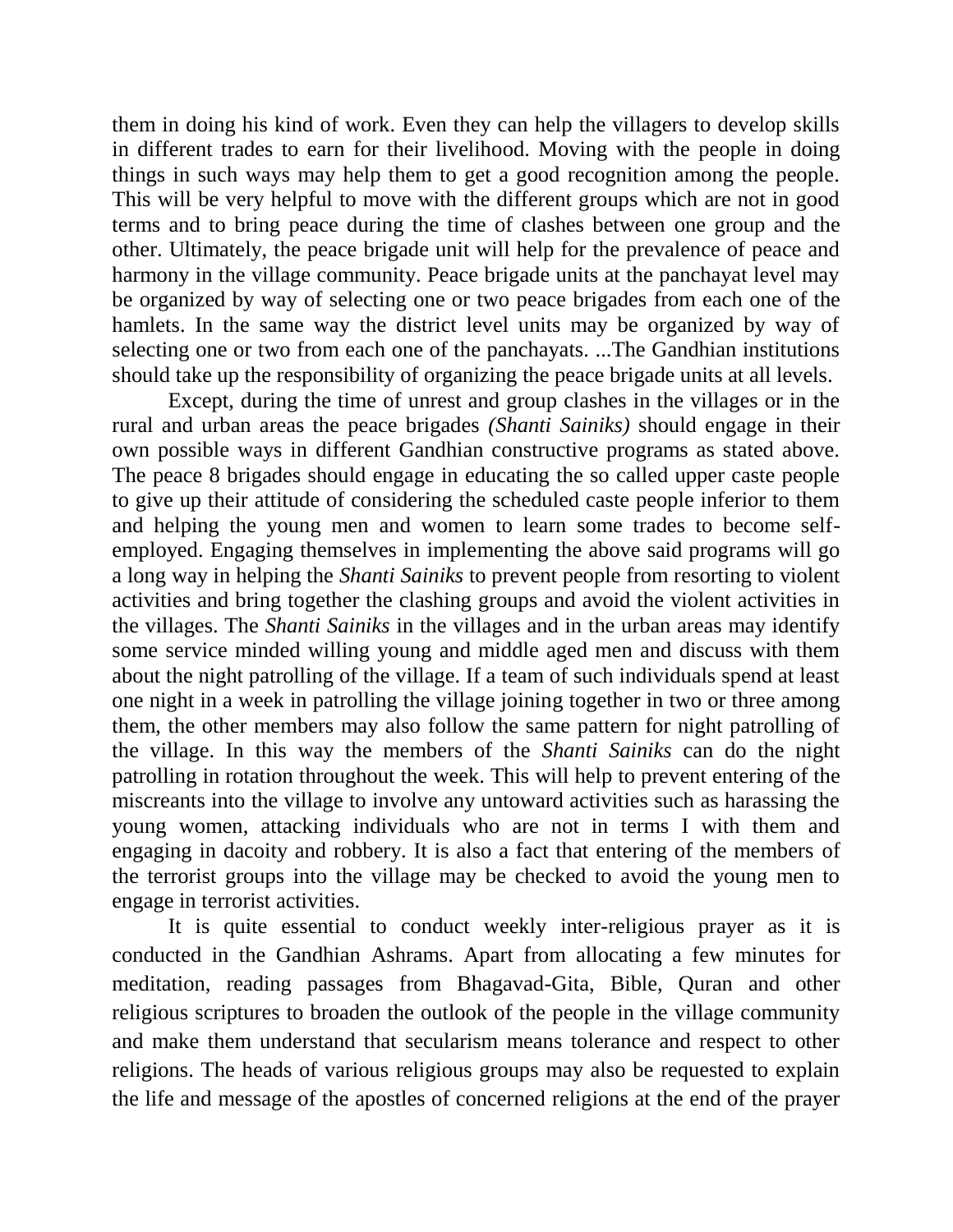session. Physical exercise is also quite essential to keep the body of the *Shanti Sainiks* strong and healthy. Just like the inter-religious prayer, once in a week the joint marching with the beating of drums is also necessary to make them physically strong and keep them ready to face the activities of the violent groups. In the above said pattern, the service of the unit of *Shanti Sainiks* of that village will set an example to the units of the other villages and the suburbs of the towns and cities.

## **State - National - International Level Units**

At the state level and the national level also the peace brigade units can be organized by way of selecting one or two members form the units of the districts o to the state unit and one or two members from the state units to the national level unit. The president of all India Gandhi Smarak Nidhi may very well guide and led the national level shanti sena unit. Sometimes if he feels it is necessary he may propose a suitable person for this purpose. It is also possible for a few selected members of the national level *Shanti Sena* unit to visit other nations to spread the message of the importance of *Shanti Sena* and make the devoted and dedicated service-minded peace loving individuals of those nations organize *Shanti Sena* units at different levels in their own countries. The national level leaders of *Shanti Sena* organization in India may raise funds for visiting abroad to carry out the above said program at the international level by way of requesting our national government and the Indian philanthropists to make their contribution.

The above said concept and the structure of *Shanti Sena* may sound a little utopian. After all, every idea when it is said before putting it into practice may sound utopian. But, when it is put into practice even in a small way it will yield good results to some extent. It may be helpful for the promotion of peaceful and harmonious life of the human community from the grassroots to the international levels. Mahatma Gandhi and Acharya Vinoba Bhave succeeded largely in India in improving the socio-political and economic conditions during their lifetime by way of adopting this non-violent method of action. Gandhiji brought peace after walking through the length and breadth of Noakhali and moving with the clashing groups of people. Even an army could not put an end to such violent activities in those days. That was why Lord Mountbatten said that Mahatma put an end to the violent activities as one-man boundary force army adopting his non-violent methods. If the *Shanti Sena* groups at different levels including at the international level are bale to create an awareness among the people at all levels including the right minded leaderships of the present day world it may be possible to bring peace and harmony to a great extent at all levels of the society in the near future or within a short period of time.

*(Dr. N. Markandan is the former Vice-Chancellor, Gandhigram Rural Institute - Deemed University.)*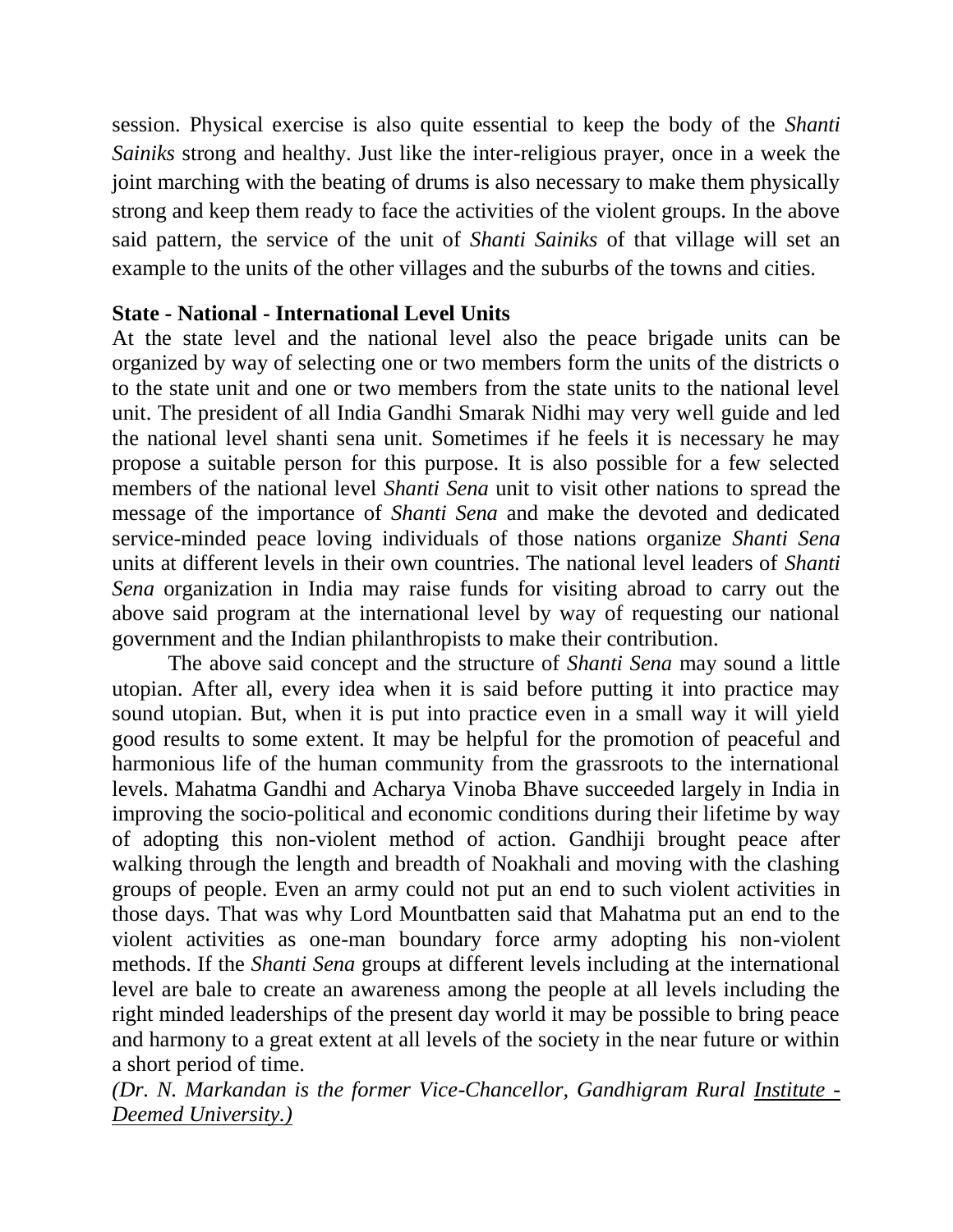## *Condolences*

## **Smt Kamla Radhakrisha Passes Away**

Well-known Sarvodaya worker and wife of Shri Radhakrishna, former Secretary of Sarv Seva Sangh and Gandhi Peace Foundation, passed away in Delhi on 28"' June 2020. She was 87 and was living with her daughter Shobhana Radhakrishna. She led an active life of social work and piety. Besides age-related complications, she suffered with corona pandemic also. Because of the prevailing circumstances, we were deprived of her last *darshan* and could not take part in her funeral rites.

On behalf of Gandhi Smarak Nidhi fraternity, we pay our tributes to the departed soul, and express our deep condolences to the bereaved family. **- Ed.**

#### **Secretary's Diary**

I hope all of you are keeping well and wish the Almighty to keep you hale and hearty. Covid has now engulfed the entire country in its wily grip and the infection has spread beyond cities to countryside as well. More than 15 lakh people are now infected and casualties have crossed the 33-Thousand mark. India has become the third most infected country in the world and situation is going from bad to worse every day. Now, we keep on hearing sad news of casualties among our own Gandhian fraternity. The scenario is really dismal and painful.

Common people are suffering. It is the Kharif time and peasants are occupied in the fields. At many places, there are problems related to nonavailability of seeds and of spurious seeds also. Assam, Bihar and Bengal are facing severe floods. Cyclone has devastated almost half of Bengal. Central government did not provide enough support to the state government; even one fourth of the aid demanded by the CM has not been given. In such scenario of floods, pandemic and calamity, power-brokers at democratic market are active as usual. After toppling elected government in M.P., now preying of MLAs is on in Rajasthan. Similar efforts are going on in Chhattisgarh. Similar malpractices were done in Rajya Sabha elections also. One can imagine, in what direction Indian democracy is moving now.

All Centres of Gandhi Smarak Nidhi are functioning with due Covid protocols. Mumbai Centre has started working once in a week. All colleagues in Mumbai are safe. Since last Kasturba Jayanti function, Gandhi Study Circle at Jaipur has organised many more workshops. Activities like *Shramdaan* and serving the birds and animals are going on. In M.P. Gandhi Smarak Nidhi, farmers' training is also being undertaken besides agricultural chores. In Assam Centre, agriculture and production of Khadi-related products is going on. Relief work is being undertaken by Karnataka Centre. Centres in Kerala, Tamilnadu, Bengal, U.P., Andhra Pradesh, Telangana and other states are function now, following due Covid precautions. As the situation is turning grim, everybody has been advised to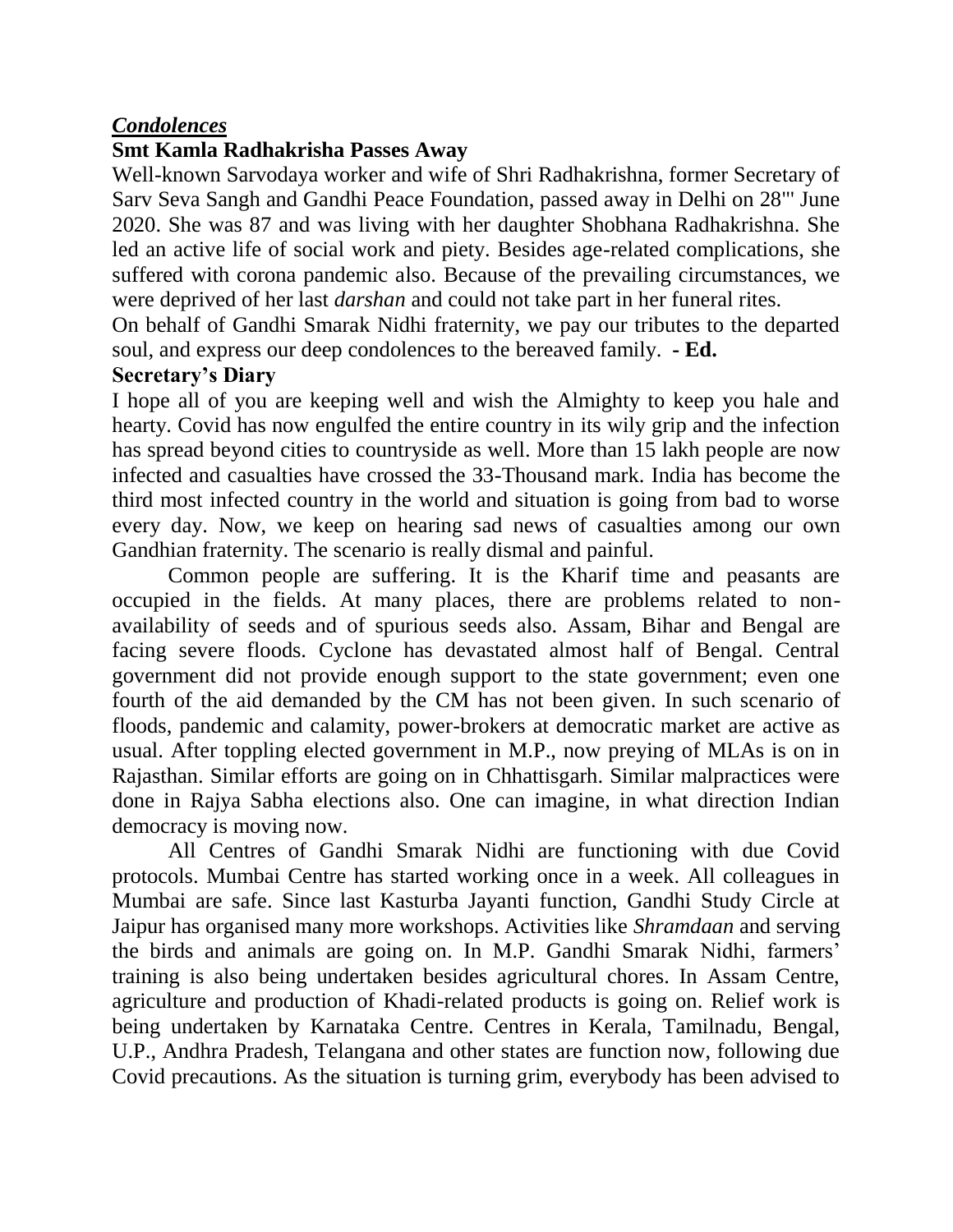work with utmost care and all efforts should be focussed towards the well-being of villages and villagers.

Western enterprise has its usual tendency of hiding its failures behind the veil of attractive achievements. In similar vein, India's political masters are hiding their failures by projecting false achievements in quite surprisingness and dramatic manner. This shows the cunning of capitalist powers. A large segment of our people has been so mesmerised that they have started believing this farce as genuine welfare activity. This mindset is not rational and may result in long term irreparable damage to the country.

Even though the present system appears to be democratic, it is becoming increasingly difficult to run the system in genuine interest of the people. Decentralisation of political power is still a dream. Elected representatives for State Assemblies and Parliament are being sold out, power is defunct of ideals and ideologies, democracy has been turned into a market place. How can democratic values be established in such scenario? Political, as well as economic centralisation is at its peak. The dream of swaraj fostered by our founding fathers entailed decentralisation of political and economic powers. Both were inter-related. But our present leaders think otherwise - they support and promote centralisation which is the main cause of present bereavement of India.

## *Press Clipping* **More Than One Voice Rajmohan Gandhi**

Long after our world bids farewell to CO VID-19, a sentence uttered quite close to the virus's birth in likely to be remembered. On January 30, Li Wenliang, a 34year-old Chinese doctor in Wuhan, said: "I think there should be more than one voice in a healthy society." On February 7, a day after the *Straits Times* of Singapore published his remark, Li succumbed, in a Wuhan ICU, to the virus he had tried to cure in others.

On December, 30, 2019, Li informed a WeChat group of his medical school alumni that seven patients who had physically contacted local seafood market had been placed in isolation wards in his hospital. They had been diagnosed, said, Li in his message, with an acute respiratory disease. A screen-shot of his message was leaked. Four days later, Li was reprimanded by Wuhan's police for "Spreading rumours online and disrupting social order".

After the virus exploded, China's Supreme People's Court indirectly criticizes Wuhan's police. As quoted in the *Straits Times,* the Court said :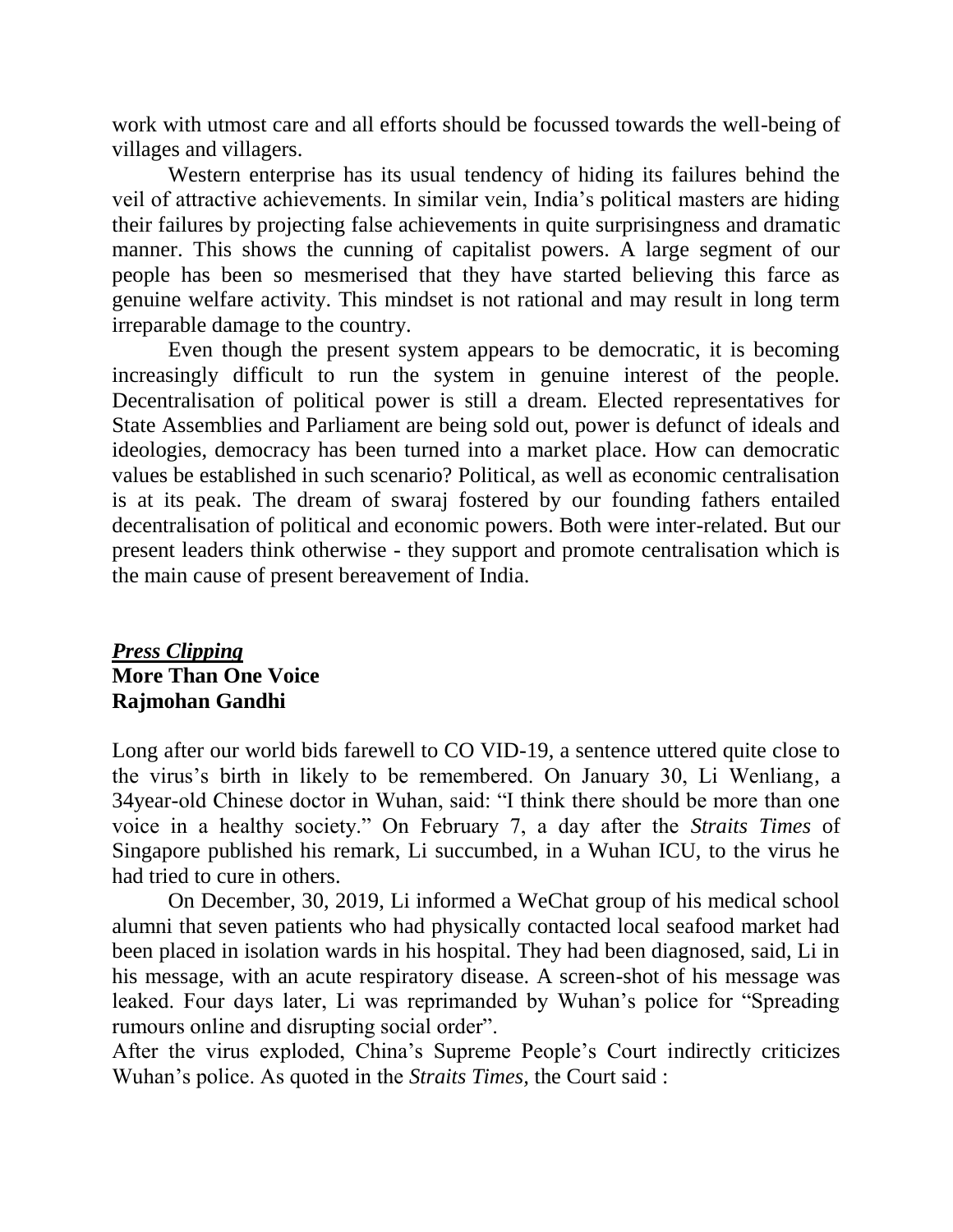Centralised democracy has now putrefied. The need of the hour is that people should be more and more self-dependent in the management and governance of their local issues. Destiny of our people is not such a trifling thing which can be played upon by a handful wily people who have managed to usurp political and economic power by hook or by crook. We strive for such social order in which public is convinced that they, themselves are the makers of their economic and political *- Sanjoy Singha*

"It might have been a fortunate thing if the public had believed the 'rumours' then and started to wear masks and carry out sanitization measures, and avoid the wild animal market." This was on January 28, four weeks after Li had been reprimanded and 10 days before his death. Openly rehabilitated after his death Li was even given one of China's highest national honours.

The future is unlikely to dwell on that honour but his call for "more that one voice" will endure. I don't think I am the only one in whom Li's remark triggers thoughts about Gandhi, and not just because that remark was uttered on January 30. Recalling Gandhi and Li together, some reflections emerge.

One, the advice to listen to more that one view applies to every society and polity, not merely China's. For example, before our Prime Minister Narendra Modi announces another far-reaching measure - something, say, like demonetization or a nationwide lockdown - he could ask for the opinions of his cabinet colleagues. Wouldn't that he a "healthy" thing to do, and wise as well? Actually, he (and India) would gain if, on sweeping matters affecting our diverse land, Modi were to ask also for the views of our chief ministers. COVID-19 has made plain to everyone the critical role that chief ministers and district officers play. Li may not have realized it, but with his January 30 remark he was exposing the limited scope for wise action from afar. The large polities of China and India cannot be directed by one or two individuals.

Second, and perhaps even more importantly, Li's advice is relevant for every Indian. The sequence from CO VID-19 to nationwide lockdown to helpless, massive migration revealed our weakness as a society. India's brutal reality was unmasked. If even that migration does not force us to admit the folly of India's inequalities and hierarchies, what will?

Li's sentence, and its context, puts me in mind also of young Gandhi's efforts more than a century ago. Working against plague in Rajkot in 1896, a 26-year-old Gandhi found that the town's Dalits kept their homes cleaner than the higher castes did. A few years latter, in 1904, he and two compatriots in South Africa (Madanjit Vyavaharik and William Godfrey) put up a daring battle that saved the lives of several plague-hit Indians linked to an overcrowded settlement in Brickfields, outside Johannesburg. Persuading the Indians of Brickfields to vacate their unsafe colony and move to a new tent-town, Gandhi told them that "sanitation and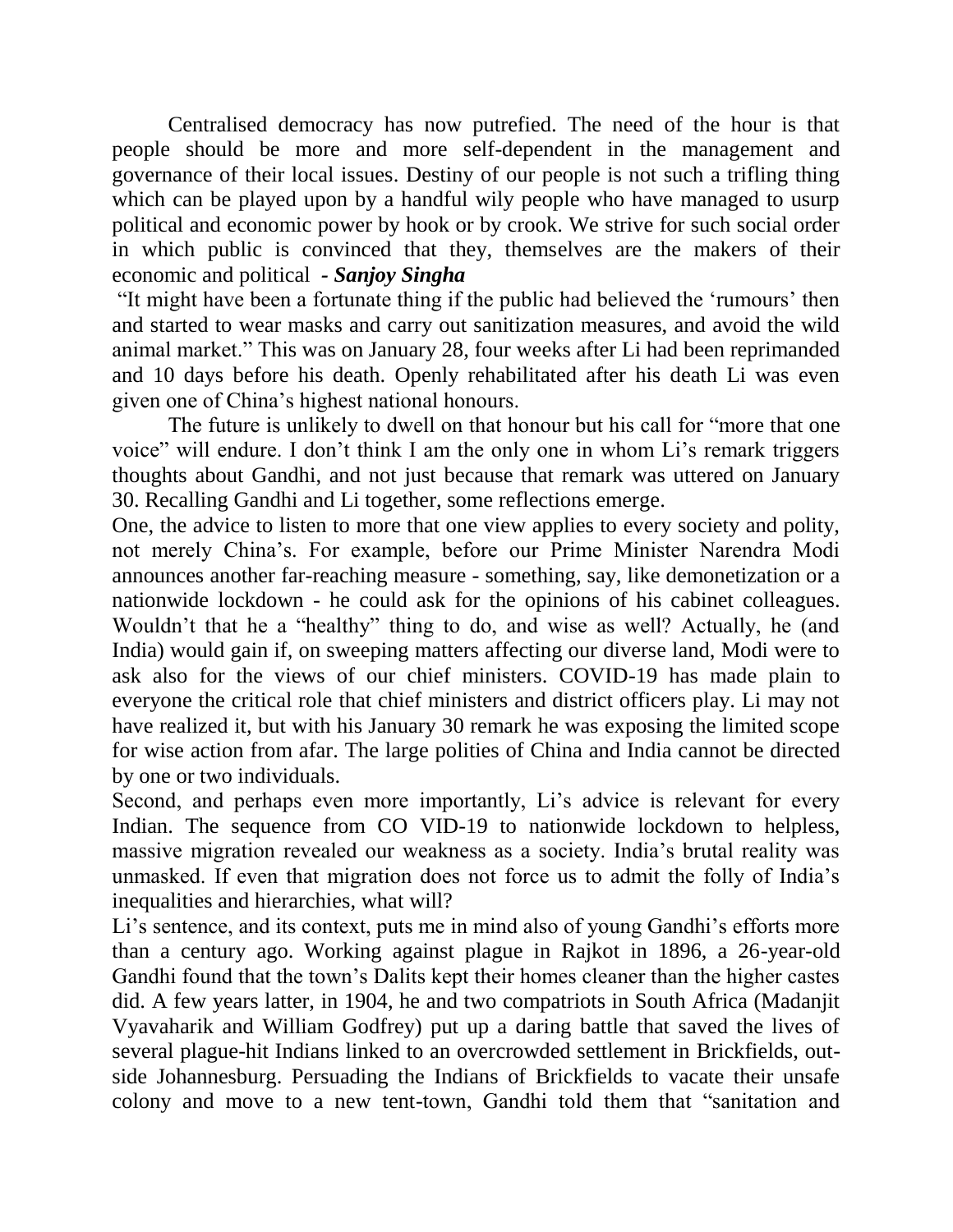hygiene" had to be made "part of our being", Overcrowding had to be "stamped out" and "we should freely let in sunshine and air".

This Gandhi was 34, Li' age at death. Thereafter, Gandhi warmed year after year of what India's 2020 migrations have made irrefutable: Indian society will remain diseased until our governments and governed, working together, renew life and livelihoods in our countryside. Future viruses surely lick their lips as they contemplate 1.5 billion Indians inhumanly packed into a dozen mega cities and a hundred smaller ones.

Finally, no matter how large the responsibility which the government of China must assume over the pandemic, no matter how uneasy the situation on India's border with China, and notwithstanding

the shortage in democratic practice in China's governance we cannot blame Chinese individuals in our hearts.

For all of us, COVID-19 has amplified a truth that Gandhi never ceased to repeat, which Li's remark also hints at: Hate the sin, not the sinner. Or the sinner's people. You may disagree with what a person says. You may dislike what he or she does. But you may not disdain the race, religion or ethnicity to which that person belongs.

By underscoring vulnerability of every member of the human family, CO VID-19 has shown the silliness in blaming person for their skin-colour, blood-group or religion. Yet, who knows? If we are in love with our slumber of prejudice, we may sleep right through COVID-19's relentless toll and emerge as uncontaminated as before by the notion of a common humanity.

Both before and during COVID s attack, many of India's residents who supposedly "look like the Chinese" have faced discrimination or abuse —Assamese. Khasis, Meiteis. Mizos, Nagas, Nepalis, Tibetans and others. I hope at least some Indians will resolutely oppose any drive, open or subtle, against the people of China or those allegedly looking like them.

COVID's flash of danger is also a lightning of truth that exposes prejudice for what it is.

*The writer is research professor of Centre for South Asian and Middle Eastern Studies, University of Illinois.*

**(Courtesy: The Indian Express, 6 June, 2020)**

**Published on the 28/07/2020 Delhi Postal Regd. No. DL(C)-01/1424/2019-2021 Sansthakul August, 2020 R.No. 23897/2005 Posted at N.D. PSO on 1st, 2nd August, 2020**